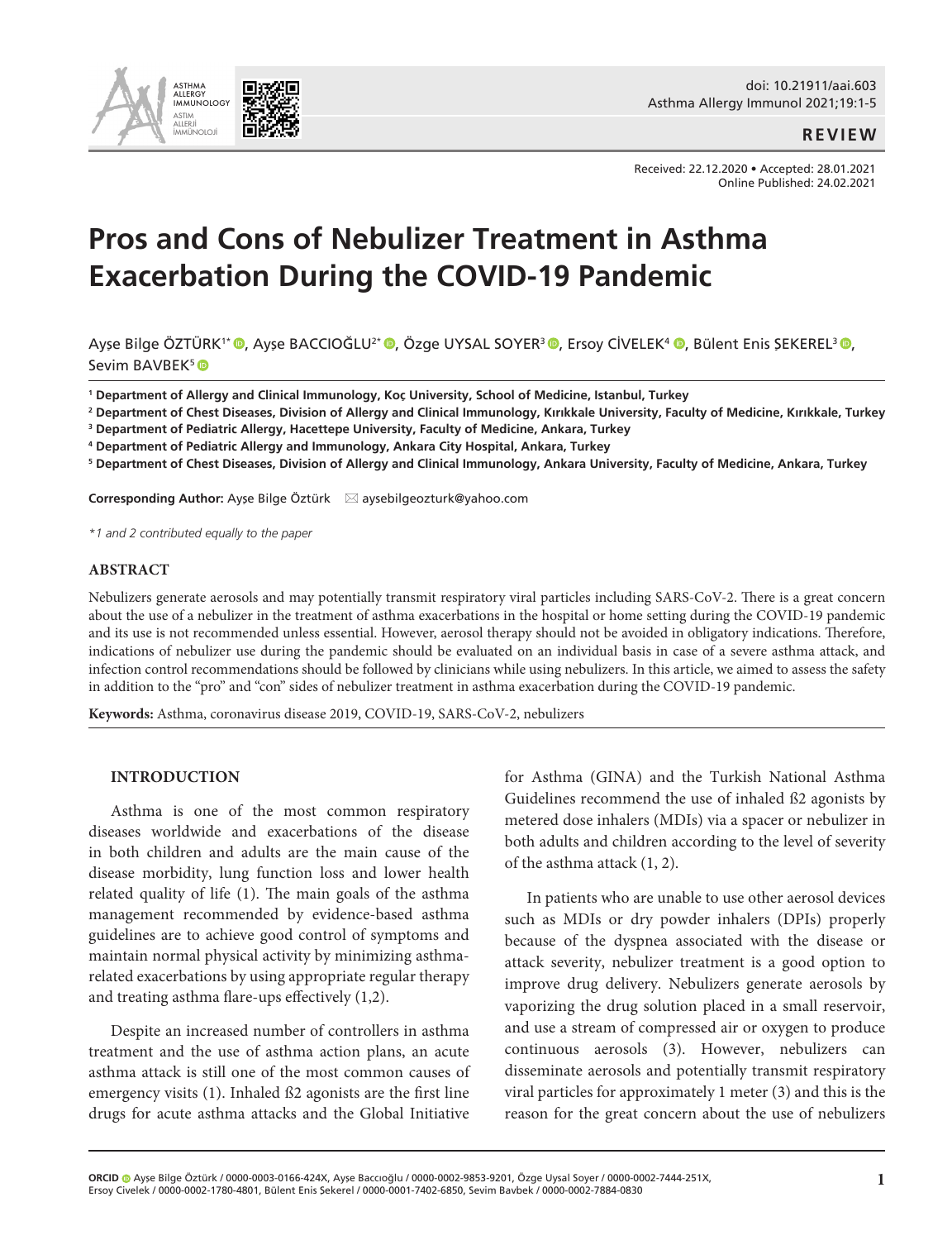in the treatment of asthma exacerbations in the hospital or home setting during the new coronavirus (SARS-CoV-2) disease (COVID-19) pandemic. In our recent study, ninety-two percent of the clinicians including 183 Turkish National Society of Allergy and Clinical Immunology (TNSACI) members reported preferring inhalers, chambers, or spacers instead of nebulizers in case of emergency management of asthma attacks (4). As a result of this concern about nebulizer use, the necessary aerosol therapy might be avoided in patients with asthma who cannot use MDIs or DPIs properly. Therefore, in this article, we aimed to assess the safety in addition to "pro" and "con" sides of nebulizer treatment in asthma exacerbation during the COVID-19 pandemic.

# **Known Advantages & Disadvantages of Nebulizer Treatment**

SARS-CoV-2 is transmitted through droplets (5). Although whether nebulizer therapy in COVID-19 patients will increase the spread of infection is not clearly determined, its use is not recommended during the SARS-CoV-2 pandemic (1,2). However, delivery of drugs using a nebulizer has advantages such as being easy to use with minimal cooperation, being cheap, and providing an opportunity to mix and use high doses of drugs (3). On the other hand, there are also disadvantages such as continuous handling, electricity consumption, bacterial contamination, and spread of infections (3). The patient must hold the reservoir for at least 10 minutes for a jet nebulizer, which is longer than hand-halers (3). Newer nebulizers such as the ultrasonic and mesh types are faster and more efficient to deliver the aerosols to the patient (3). However, traditional jet nebulizers are still commonly used in many hospitals, since newer devices are more expensive and do not provide bronchodilatation like jet nebulizers (6).

Even though each patient uses his own delivery mask and reservoir, the nebulizer device that may be used in common by many patients in hospitals or even by the same patient may become contaminated with bacteria or viruses in time (7). This could be solved by regular cleaning of the nebulizer system. Coronavirus may be released into the environment during patient expiration, and the virus may remain viable in aerosols for hours (5). The dispersion of aerosols has been reported to be dependent on the distance to the aerosol source, and a distance of approximately 90 cm from the nebulizer system is defined as the radius of risk for a safe zone (7).

# **Advantages of Nebulizer Treatment During the COVID-19 Pandemic**

During the pandemic, no increase in coronavirus transmission due to nebulizer treatment was reported in national and international publications, which might be explained by healthcare professionals taking the necessary preventive measures and prohibiting patient visits to corona services. Publication results also support practical experiences that nebulizer therapy does not seem to significantly increase the risk of infection transmission (8, 9). Liu et al. investigated with the PCR-based detection method the presence of SARS-CoV-2 in the aerosol samples of two different COVID-19 hospitals in Wuhan (8). It was found that airborne SARS-CoV-2 transmission was very limited in patient clinics and intensive care units with negative pressure isolation and high air exchange, whereas a higher viral load was observed in patient toilets and staff rooms with inadequate ventilation (8). Wan et al. placed 3 cassettes containing 1- and 0.2-µm polytetrafluoroethylene (PTFE) and a 0.2-µm polycarbonate filter 30 cm away from a patient's head during oxygen and nebulizer treatment to investigate the contagious effect of nebulizer therapy (9). The samples were analyzed by real time-PCR by filtering the ambient air for 20 minutes at a flow rate of 4.5 L/min. While the spray in filters administred by a nebulizer used as a positive control which contains the SARS-CoV-2 virus resulted 100 % PCR positivity, 0% pathogens were detected in the room air obtained during the oxygen and nebulizer treatment of the SARS-CoV-2 patient (9). This result showed that there was an extremely low amount of airborne coronavirus in a negative pressure isolation room and staff room with full personal protective equipment and it may indicate that nebulizers may not be a risk of virus transmission.

# **Disadvantages of Nebulizer Treatment During the COVID-19 Pandemic**

Nebulizers generate aerosol particles in the size of 1–5 μm, which may lead to the entrance of bacteria and viruses into the lower airways (3). A recent study has evaluated the stability of SARS-CoV-2 and SARS-CoV-1 in aerosols and on various surfaces such as plastic, stainless steel, copper and cardboard (9). The researchers used three-jet Collison nebulizers to generate aerosols containing SARS-CoV-1-2. They found that environmental SARS-CoV-2 generated through nebulization could remain viable in aerosols <5 μm for 3 hours, and SARS-CoV-2 was more stable on plastic and stainless steel than on copper and cardboard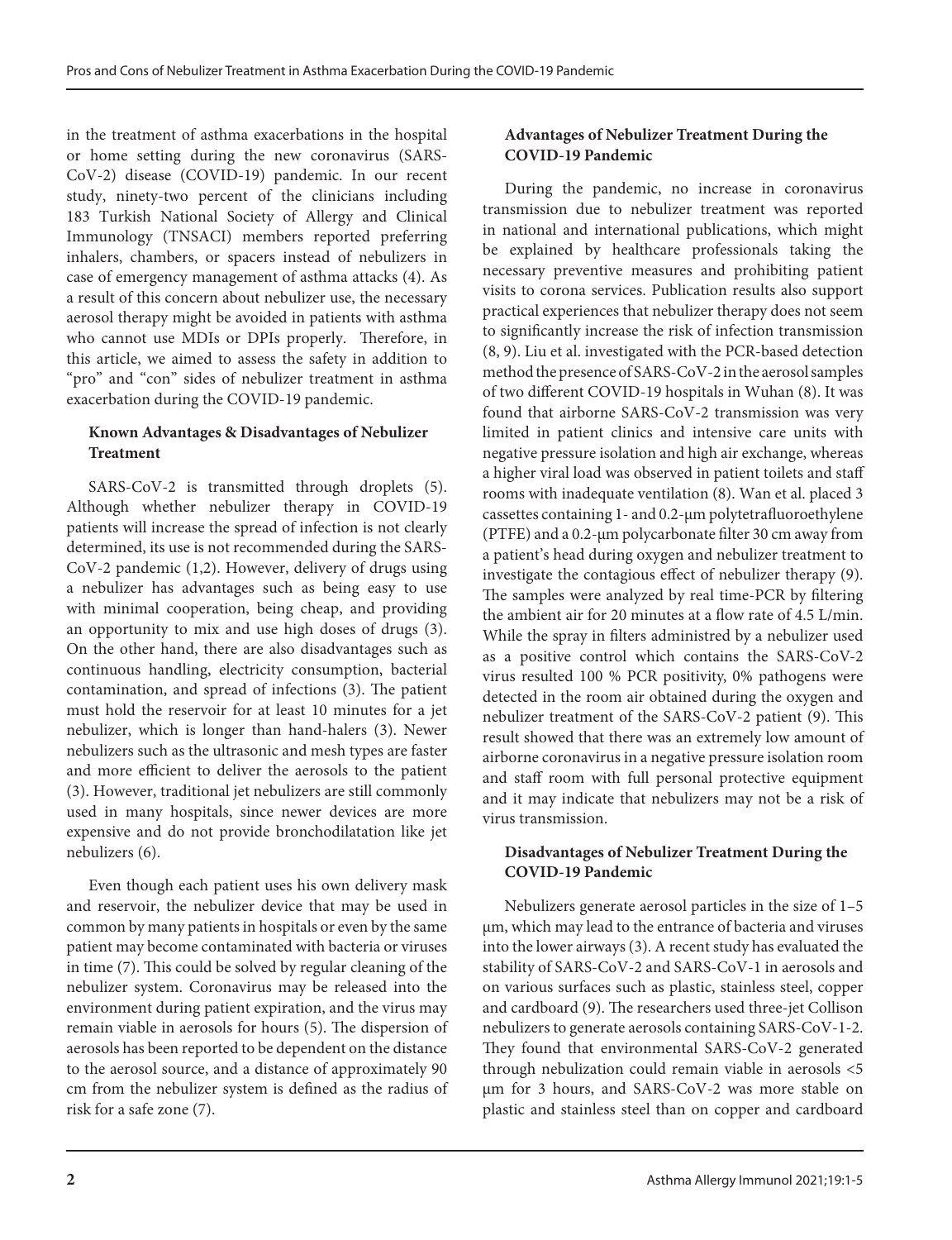(10). The study results suggest that SARS-CoV-2 can be transmitted by small particle aerosols generated through nebulizers (10). On February 26, 2020, the first case of COVID-19 was confirmed in the USA and the patient underwent multiple aerosol-generating procedures including nebulizer treatments, bilevel positive airway pressure (BiPAP) ventilation, endotracheal intubation, and bronchoscopy during the hospitalization period (11). Among the 121 health care workers who were exposed to the patient, 43 (35.5%) developed COVID-19 symptoms during the 14 days after exposure (11). Laboratoryconfirmed COVID-19 was found to be more common in health care personnel who performed physical examinations and were exposed to the patient during nebulizer treatments (11).

Nebulizers generate a high volume of respiratory aerosols that may scatter over a long distance, and treatment with nebulizers may stimulate cough in patients, resulting in an increased risk of spreading the disease (12). The use of a nebulizer can increase the risk of SARS-CoV-2 infection by 0.9 times (13). Two-thirds of the aerosols generated from jet nebulizers are released into the environment, which may increase the risk of infection for the people who have close contact with the patient during nebulization therapy (14). Patient secretions can fall into the nebulizer's reservoir, which may also contribute to an increased risk of contamination in jet nebulizers (14). A nebulizer may have high infection risk if it is contaminated (14). Inhalers generate a lower amount of aerosol, and spacers may also decrease the transmission of exhaled bioaerosol which may contain virus to the environment (14). Taking these into account, the use of nebulizers should be avoided and the use of MDIs via chambers or spacers should be encouraged in confirmed or suspected COVID patients (1). Metereddose inhalers are recommended by the GINA guidelines as a first-line method at the hospital and at home during the COVID pandemic (1). Dry powdered inhalers are also

recommended as a substitute for nebulizers during the pandemic (1). Nebulizers are discouraged unless essential (1). The NICE guidelines recommend continuing the use of the patient's own nebulizer at home (15). If a nebulizer will be used, mesh nebulizers should be preferred over jet nebulizers, and a mouthpiece should be preferred over a face mask (14). Washing hands before and the after the use of a nebulizer, not sharing the device with the other patients, and cleaning the device according to the manufacturer's instructions are also important steps regarding the use of a nebulizer during the COVID pandemic (16). According to the guidelines of the Cystic Fibrosis Foundation, disposable nebulizers should be used and reusable jet nebulizers should be cleaned after each therapy. Nebulizers can transmit viral droplets for 1 meter (14, 16). Therefore, the WHO recommends isolating COVID patients in wellventilated rooms with open windows and staying at least 1 meter away from the patient during nebulizer use to minimize the risk of infection (14).

## **Indications for Nebulizer Therapy**

Despite its infectious risk, there is a need to use nebulizers in clinical practice for patients with uncooperative consciousness, severe dyspnea, severe hypoxemia, and intubation, as well as severe COVID-19 (Table I) (5). Thus, in these patients there is a need for more effective drugs and delivery methods in respiratory management.

The use of breath-actuated MDIs and DPIs with mechanical ventilation is not appropriate because of dry powder clumping during humidification (17). Additionally, patients with acute respiratory failure or severe cough, or patients who are non-cooperative may not be able to use MDIs or DPIs due to the lack of adequate inspiratory flow (7). The delivery of beta-agonists via an MDI or a DPI or intermittent and continuous nebulization

```
Table I: Indications of nebulizer therapy during the COVID-19 pandemic.
```
**MDIs:** Metered-dose inhalers, **DPIs:** Dry powdered inhalers

<sup>1.</sup> Patients with severe, life-threatening respiratory conditions (moderate-severe hypoxemia, hypo or hyperventilation)

<sup>2.</sup> Uncooperative patients finding it difficult to follow the usage instructions of MDIs or DPIs,

<sup>3.</sup> Patients with a poor response to MDIs or DPIs.

<sup>4.</sup> Intubated patients under mechanical ventilation

<sup>5.</sup> Patients with cystic fibrosis, pulmonary hypertension, Pneumocystis carinii pneumonia, or cancer who need to use specialized drugs that were developed to be used only with a nebulizer (dornase alfa, aerosolized tobramycin, aztreonam, pentamidine, ribavirin, and iloprost, etc.)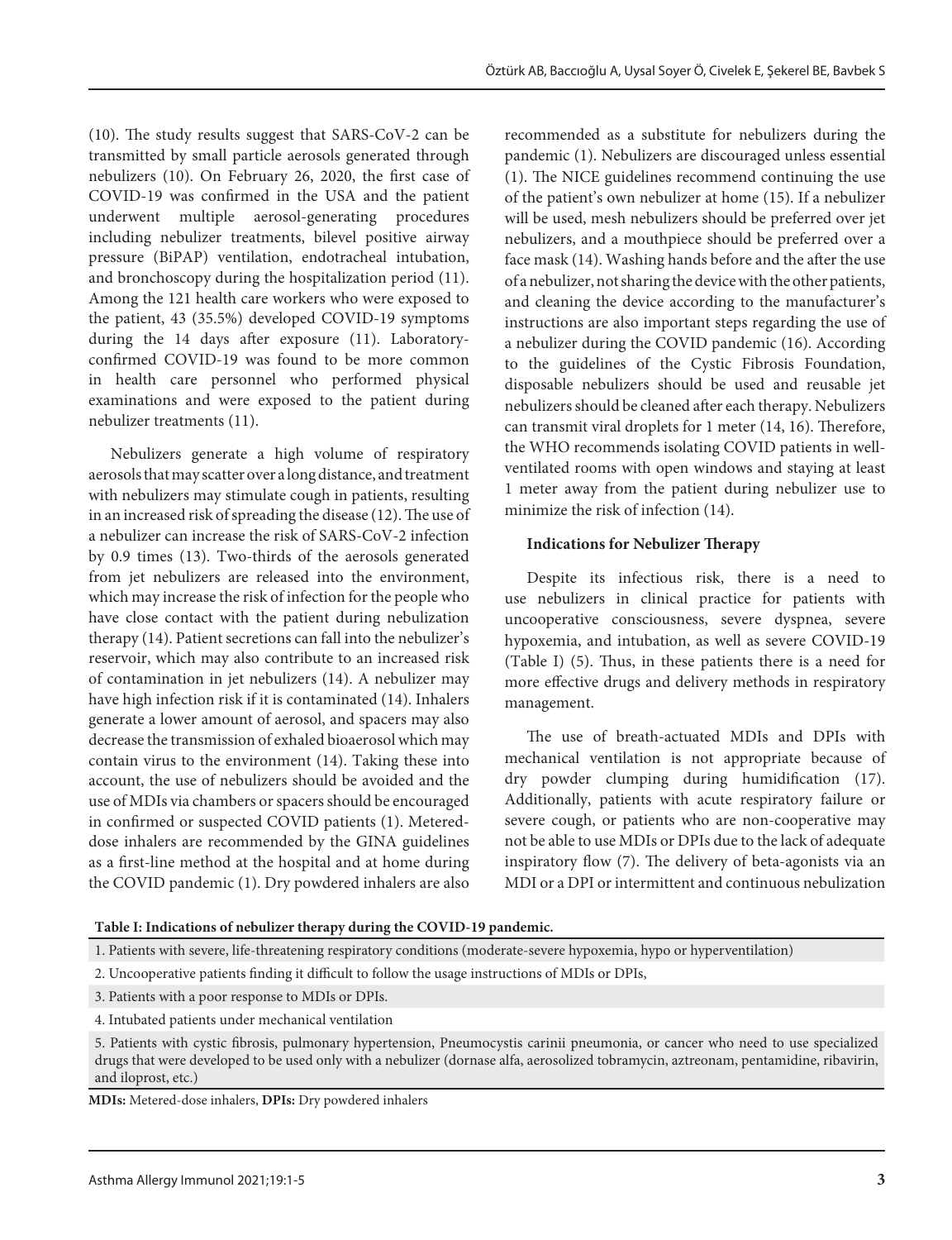is based on the patient's asthma status: stable or acute severe or non-severe asthma (9). Furthermore, there are some drugs that are developed to be used only in jet nebulizers such as dornase alfa, aerosolized tobramycin, aztreonam, pentamidine, ribavirin, and iloprost (7). Diluted acetylcysteine is also used with a nebulizer device for sputum induction. Therefore, in some patients such as cystic fibrosis, pulmonary hypertension, or Pneumocystis carinii pneumonia, nebulizer use seems to be essential for special drug delivery. As a result, using nebulizers should be considered in the above cases.

## **Preventive Measures when Using Nebulizers**

Even though there is a concern regarding the use of nebulizers, there is also a need for them in some situations. In order to increase the safety of nebulizers, some measures can be taken;

1. If nebulizer therapy is needed in patients with COVID-19 who have an asthma attack, nebulizer therapy should be given in an airborne infection isolation room or negative pressure room (17). Healthcare professionals should also obey COVID-19 protection rules by using personal equipment and cleaning tools. Restriction of entering the patient's room or ensuring only staying there for a short time during nebulization is another preventive method against infection transmission (17).

2. Using a filter is more than 90% effective in avoiding exhaled virus droplet spread (17). Furthermore, using a high-efficiency particulate air (HEPA) or a bacterial filter with a nebulizer might be more protective against the coronavirus (18). Using a face mask with a nebulizer is not effective in avoiding aerosol spread; moreover, it has a higher risk of disseminating aerosols by scattering faster from the small hole in the mask (18). However, placing a filter on the exhalation port of the mouthpiece may decrease the concentration of spreading droplets (19). Therefore, it will be safer to use nebulizers with a filter or one-way valve fitted to the mouthpiece, to prevent spreading bioaerosol to the room air. Another option would be to use a mesh nebulizer combined with the mouthpiece in patients with COVID-19 (19).

3. There may be a need for bronchodilatation in critically ill asthmatic COVID-19 patients who are receiving ventilatory support. Exhaled particles from intubated patients during nebulization can stay in the air and can result in the transmission of coronavirus to medical staff (9). Therefore, it is essential to use HEPA filters through the ventilators. However, using a jet nebulizer or an MDI will not keep the ventilator circuit intact and will permit transmission of the virus. Mesh nebulizer use is recommended in such patients who are receiving ventilatory support. A mesh nebulizer can be added to the inspiration path of the ventilator circuit, and can stay inline for up to 28 days (19). The main advantage of a mesh nebulizer is the possibility of drug administration into the mesh nebulizer reservoir without opening the ventilator circuit (19). Another point is that nebulizers should be placed in the inspiration circuit prior to the humidifier to reduce retrograde contamination from the patient (8).

Overall, nebulizer aerosol treatment has significant advantages and disadvantages, and physicians should make a decision on continuing or stopping the use of aerosol delivery treatment by considering both the patient's condition and safety of medical staff. Turkish National Society of Allergy and Clinical Immunology Section recommendations for nebulizer treatment during the CVID-19 pandemic is given in Table II. It would be safer to use MDIs for bronchodilation therapy in COVID-19 positive asthma patients. However, delivering aerosol therapy through a nebulizer may be an option in some critically ill asthma patients by modifying the device and obeying strict protection rules against COVID-19.

## **Table II: Turkish National Society of Allergy and Clinical Immunology Asthma Section Recommendations for Nebulizer treatment during the COVID-19 Pandemic**

1. Use of nebulizers should be avoided in confirmed or suspected COVID patients

4. If nebulizer therapy is essential and indicated, it can be used by following the infection control recommendations.

**MDIs:** Metered-dose inhalers, **DPIs:** Dry powdered inhalers

<sup>2.</sup> MDIs and DPIs are recommended as a substitute for nebulizers in the hospital and at home during the COVID pandemic.

<sup>3.</sup> Patients can continue to use their own nebulizer at their home if they do not have COVID-19 infection. In COVID-19 positive patients, isolating the patient in well-ventilated rooms with open windows and staying at least 1 meter away from the patient during nebulizer treatment is needed.